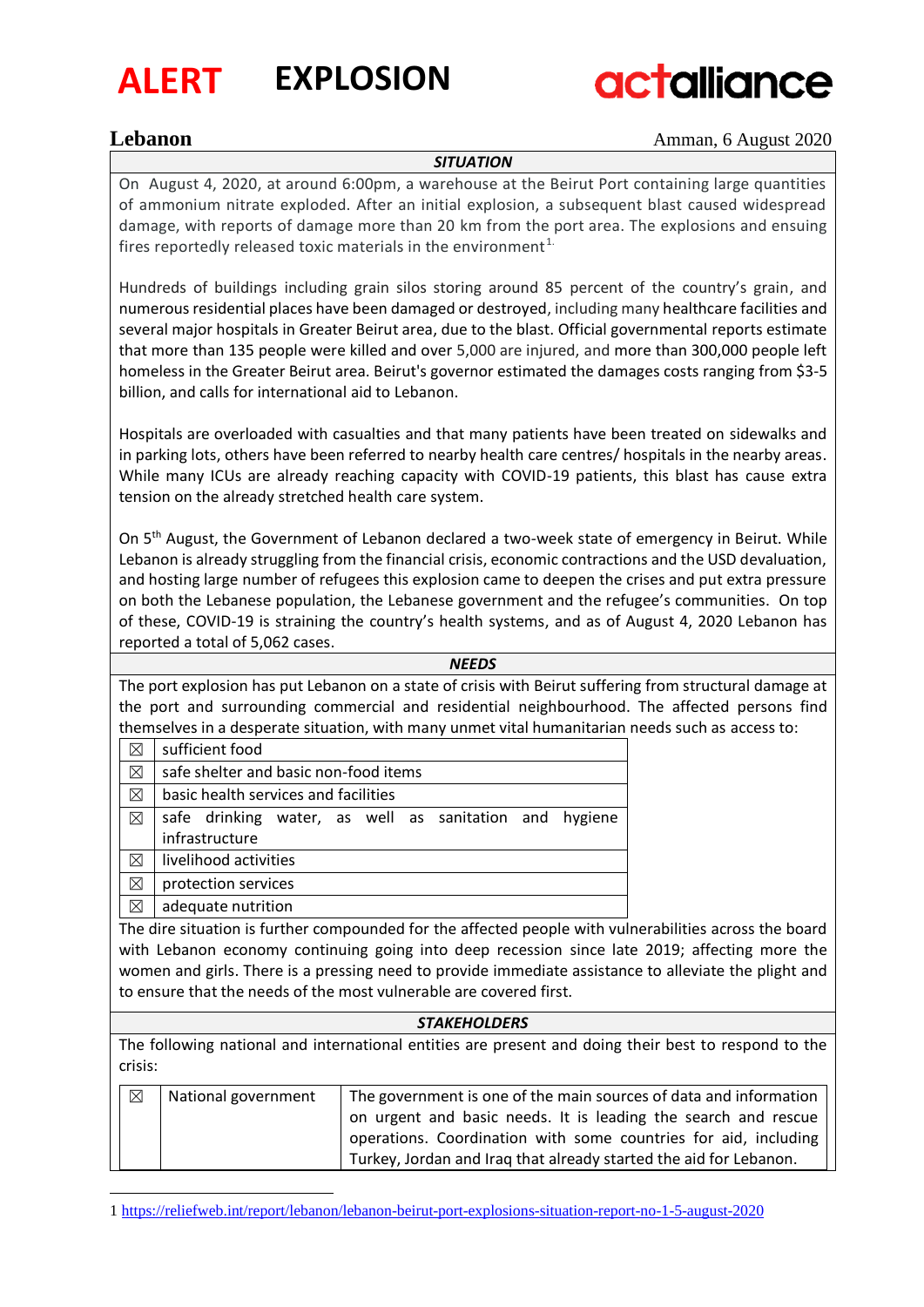| ⊠           | <b>UN Agencies</b>            | UN agencies play a big role in coordination, i.e.: OCHA, WHO, UNICEF    |
|-------------|-------------------------------|-------------------------------------------------------------------------|
|             |                               | UN is mobilizing assistance to support the ongoing government-led       |
|             |                               | emergency response.                                                     |
|             |                               | WHO delivered trauma and surgical supplies to support the               |
|             |                               |                                                                         |
|             |                               | authorities to fill in needs and gabs.                                  |
| ⊠           | <b>INGOs</b>                  | Limited information is available about planned response however,        |
|             |                               | some INGOs started responding through national Organisations            |
|             |                               | mainly on food distribution and basic needs.                            |
| $\boxtimes$ | <b>Red Cross Red Crescent</b> | The Red Cross, Lebanese Red Crescent and the Civil Defence, were        |
|             | Movement                      | the first to respond to the casualties and transport critically injured |
|             |                               | people to hospitals, treating minor to medium on-site and provide       |
|             |                               | basic assistance whenever possible. Lebanese Red Cross has sent all     |
|             |                               | of its emergency medical support to the scene for support.              |
| $\boxtimes$ | <b>National NGOs</b>          | Through the LNGO Forum, national NGO's are coordinating to              |
|             |                               | extend assistance: Basic needs, street cleaning, helping in finding     |
|             |                               | shelter.                                                                |
|             |                               |                                                                         |
| $\boxtimes$ | Faith based groups            | Churches and monastic orders have already opened convents,              |
|             |                               | monasteries and church related schools to host the Lebanese people      |
|             |                               | who have left without a roof.                                           |
| ⊠           | Affected communities          | Actively participate in search and rescue efforts; and host affected    |
|             |                               | people.                                                                 |

The emergency response is currently being coordinated by ACT Lebanon forum in coordination with Government bodies, UN agencies, INGOs, FBOs. To ensure that the humanitarian response is well coordinated and complementary, the ACT forum will take part in meetings with all relevant sector stakeholders and establish an open line of communication with crisis affected persons and communities to ensure a humanitarian response based on participation and feedback.

| <b>ACT Alliance</b> |                                                                                                |  |
|---------------------|------------------------------------------------------------------------------------------------|--|
|                     |                                                                                                |  |
| $\boxtimes$         | ACT Lebanon forum/JSL forum has been working in Lebanon since 2014, now in the planning        |  |
|                     | phase to help people affected. ACT Forum members include Act Church of Sweden,                 |  |
|                     | Diakonia, DSPR, MECC, NCA, and LWR                                                             |  |
| $\boxtimes$         | ACT members works in areas affected by the crisis, and is assessing the impact of the disaster |  |
|                     | to better understand the needs and vulnerabilities                                             |  |
| $\boxtimes$         | ACT Lebanon Forum, with support from ACT Secretariat, is currently monitoring the              |  |
|                     | situation and planning a rapid needs assessment to have an in-depth context analysis and       |  |
|                     | better understanding of existing vulnerabilities.                                              |  |
| ⊠                   | ACT Lebanon forum is monitoring the situation and emergency teams are ready/preparing to       |  |
|                     | respond according to the results of a contextual analysis and rapid needs assessment.          |  |
| $\boxtimes$         | In collaboration with relevant stakeholders, the ACT Lebanon forum has identified needs in     |  |
|                     | housing/shelters, food security, Health and PSS and cash and has resolved that if funded, it   |  |
|                     | will have the capacity to properly bridge the identified gaps.                                 |  |
| $\boxtimes$         | The ACT forum is in discussion on submitting a funding proposal to the ACT Secretariat to      |  |
|                     | provide assistance in Shelter rehabilitation/ NFI, food assistance, hygiene items, and cash    |  |
|                     | for work to ensure that the affected persons' basic needs are met with regards to their        |  |
|                     | needs. The Secretariat is mobilizing support for an RRF at this stage, with the consideration  |  |
|                     | of an Appeal to be made based on Forum discussions and donor interest.                         |  |
| ⊠                   | ACT Alliance is ready to respond, providing food packages, Hygiene kits and shelter            |  |
|                     | assistance, Cash assistance and PSS support to most affected households in the coming          |  |
|                     | months.                                                                                        |  |